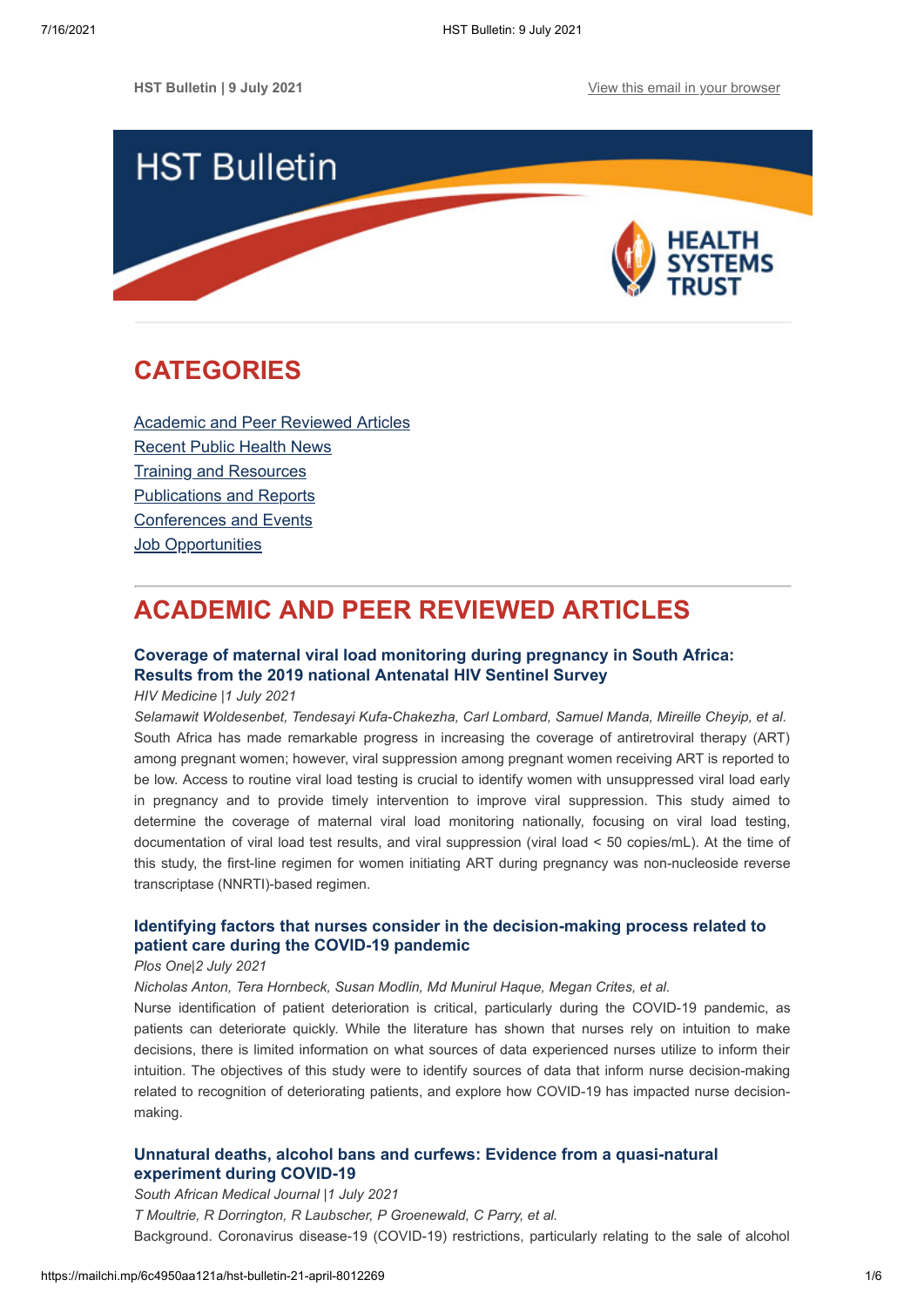#### 7/16/2021 HST Bulletin: 9 July 2021

and hours of curfew, have had a marked effect on the temporal pattern of unnatural deaths in South Africa. Death data were collected over 68 weeks from January 2020 to April 2021, together with information on the nature of restrictions (if any) on the sale of alcohol, and hours of curfew. Data were analysed using a simple ordinary least square (OLS) regression model to estimate the relative contribution of restrictions on the sale of alcohol and hours of curfew to the pattern of excess unnatural deaths.

### **[7-1-7: an organising principle, target, and accountability metric to make the world](https://www.thelancet.com/journals/lancet/article/PIIS0140-6736(21)01250-2/fulltext) safer from pandemics**

### *The Lancet |6 July 2021*

### *Thomas Frieden, Christopher Lee, Aaron Bochner, Marine Buissonnière, Amanda McClelland*

COVID-19 makes it both possible and necessary to review lessons learnt from recent epidemics, reevaluate approaches, and develop a framework that accelerates progress to make the world safer from epidemics. Every country and every community must be able to rapidly detect, report, and respond effectively to any potential major new health threat. Notably, wide variation in capacities exist across countries. To improve early detection and rapid control of health threats, clear performance targets need to be set, cross-country variations need to be better quantified, factors responsible for these variations need to be identified, and speed and quality of detection and response need to be improved.

### **[Women empowerment and skilled birth attendance in sub-Saharan Africa: A multi](https://journals.plos.org/plosone/article?id=10.1371/journal.pone.0254281)country analysis**

#### *Plos One* ǀ *7 July 2021*

#### *Kwamena Dickson, Kenneth Adde, Edward Ameyaw*

In 2017, the highest global maternal deaths occurred in sub-Saharan Africa (SSA). The WHO advocates that maternal deaths can be mitigated with the assistance of skilled birth attendants (SBAs) at childbirth. Women empowerment is also acknowledged as an enabling factor to women's functionality and healthcare utilisation including use of SBAs' services. Consequently, this study investigated the association between women empowerment and skilled birth attendance in SSA. This study involved the analysis of secondary data from the Demographic and Health Surveys of 29 countries conducted between January 1, 2010, and December 3, 2018. For this study, only women who had given birth in the five years prior to the surveys were included, which is 166,022. At 95% confidence interval, Binary Logistic Regression analyses were conducted and findings were presented as adjusted odds ratios (aORs).

#### **[\(Return to Top\)](#page-0-1)**

## <span id="page-1-0"></span>**RECENT PUBLIC HEALTH NEWS**

### **[In-depth: How can we improve ventilation to prevent Covid-19 and TB?](https://www.news24.com/health24/news/public-health/in-depth-how-can-we-improve-ventilation-to-prevent-covid-19-and-tb-20210630)**

### *News24 ǀ 30 June 2021*

Ventilation plays an important role in preventing the transmission of airborne disease but currently, ventilation standards for buildings are focused on preventing odours in spaces, instead of preventing disease transmission. Both Tuberculosis (TB) and Covid-19 can infect an individual via airborne transmission. A recent article published in the journal Science stressed the need for a drastic shift in how we view the role of ventilation in the transmission of disease globally. It states that ventilation standards, guidelines, and regulations that buildings should meet, should specify "minimum ventilation rates and other measures to provide an acceptable indoor air quality (IAQ) for most occupants". These requirements focus on controlling odour and "occupant generated bioeffluents" such as carbon dioxide (CO2), as well as providing thermal comfort. "For decades, the focus of architects and building engineers was on thermal comfort, odor control, perceived air quality, initial investment cost, energy use, and other performance issues, whereas infection control was neglected," the authors write.

### **[South Africa's vaccine quagmire, and what needs to be done now](https://www.dailymaverick.co.za/article/2021-07-05-south-africas-vaccine-quagmire-and-what-needs-to-be-done-now/?utm_campaign=snd-autopilot)**

#### *Daily Maverick ǀ 5 July 2021*

South Africa's approach to its Covid-19 vaccine programme has been characterised by a large number of missteps. In aggregate it has left the country behind many others on the continent, and essentially left millions unvaccinated as a savage third wave descends on the country. This has happened despite an established vaccine procurement and distribution network, access to the first large batch of vaccines on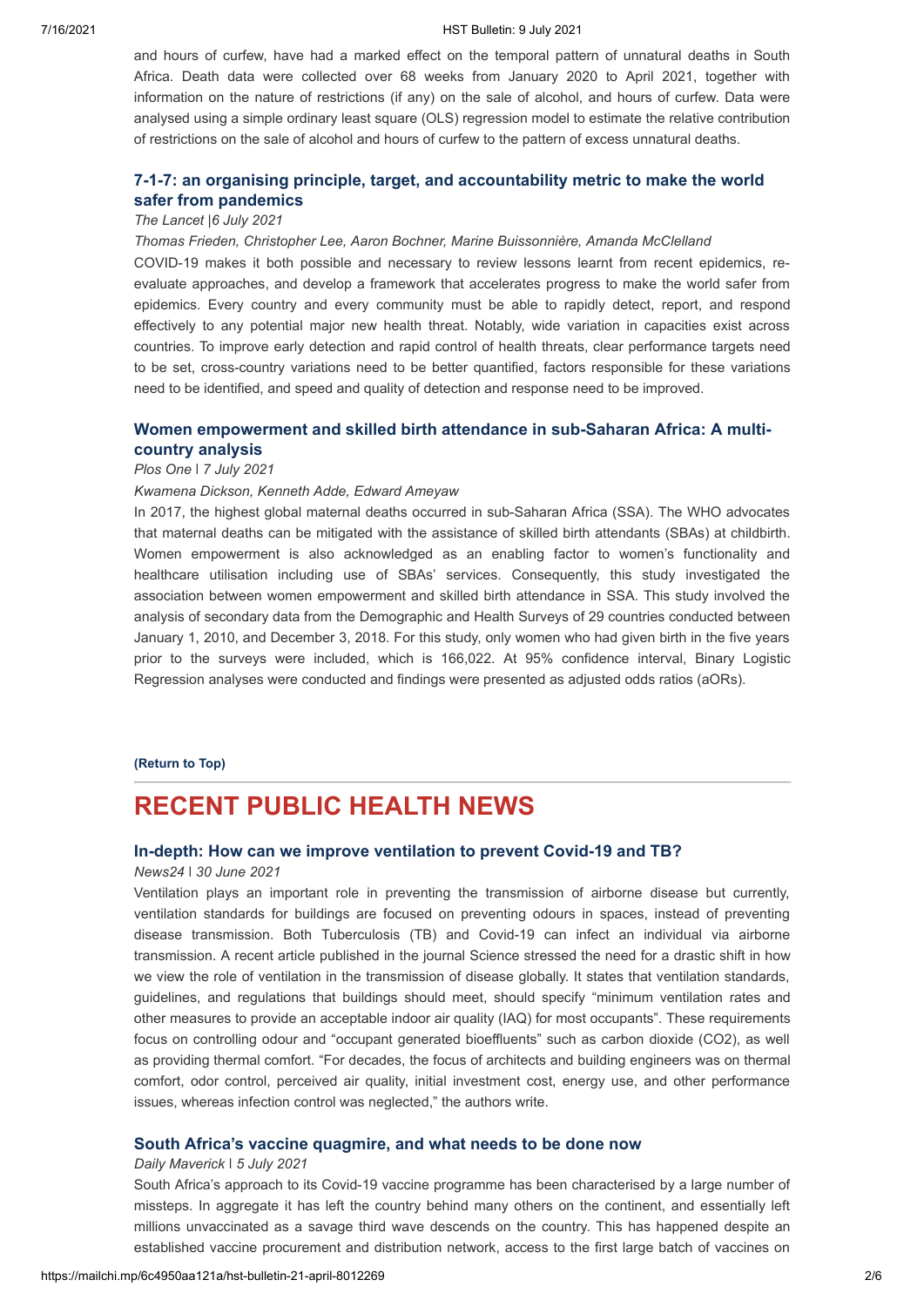#### 7/16/2021 HST Bulletin: 9 July 2021

the continent, and a large number of pandemic and vaccine experts. As the country battles a severe thirdwave crisis, at great cost to health, economy and society, the roll-out of a vaccine programme remains the only sustainable means to protect the population against Covid-19 severe disease and death and return to some level of acceptable economic activity. Strategically, therefore, policy needs to be hyper-focused on the delivery of a responsive vaccine programme to protect especially high-risk groups against severe disease and death. In this article, we outline the history of the vaccine strategy and its pitfalls. We also suggest a way forward.

### **[Security sector vaccination programme rolls out with SAPS](https://www.sanews.gov.za/south-africa/security-sector-vaccination-programme-rolls-out-saps)**

#### *SAnews ǀ 5 July 2021*

Government's COVID-19 vaccination programme reached a milestone on Monday, with government rolling out the inoculation of the security sector. Police Minister Bheki Cele and National Police General Khehla Sitole were the first to receive their jabs at the launch of the programme at the Orlando Stadium in Soweto, on Monday. The sector is the latest to join government's phased vaccination programme that started early this year. Healthcare workers were the first in March in the Johnson & Johnson Sisonke programme. A month later, government began administering jabs on the over 60 population. Two weeks ago, over 500 000 basic education workers began receiving their doses. Last week, the programme began focusing on those aged 50 and above. The launch of the security sector vaccination programme was part of government's tiered approach in an attempt to drive the country towards reaching herd immunity.

### **'Hello, my [name is South Africa… we have a collective drinking problem': Alcohol](https://www.dailymaverick.co.za/article/2021-07-05-hello-my-name-is-south-africa-we-have-a-collective-drinking-problem-alcohol-bans-had-more-impact-than-curfews-study-finds/) bans had more impact than curfews, study finds**

### *Daily Maverick* | *5 July 2021*

New research published in the SA Medical Journal (SAMJ) has found evidence that a ban on alcohol reduces the number of unnatural deaths related to trauma injuries while curfews have less of an impact. Prof Tom Moultrie, lead author and director of the University of Cape Town's Centre for Actuarial Research, says the findings show the weekly number of unnatural deaths (motor vehicle accidents, suicides and murders) was about 50% lower than expected during the Level 5 hard lockdown from March to May 2020, and was 26% lower than expected when the sale of alcohol was banned with curfews of between four and seven hours.

### **[The next Covid-19 variant to watch like a hawk: the highly transmissible 'Lambda'](https://www.timeslive.co.za/news/south-africa/2021-07-06-the-next-covid-19-variant-to-watch-like-a-hawk-the-highly-transmissible-lambda/)**

#### *Times Live* | *6 July 2021*

SA is buckling under the weight of the Delta variant that has fuelled the Covid-19 third wave, but now another variant known as Lambda — and that's possibly even more transmissible — has surfaced. According to the World Health Organisation (WHO), the Lambda variant was first detected in Peru but quickly spread to more than 30 countries, including Australia and the United Kingdom. The WHO has it pegged as a "variant of interest" — as opposed to a "variant of concern" — but this could change quickly as scientists are alarmed by its unusual mutations. Prof Barry Schoub, who heads the vaccine unit of the ministerial advisory committee on Covid-19, said on Tuesday night that Lambda "has not been detected in SA".

### **[WHO recommends life-saving interleukin-6 receptor blockers for COVID-19 and](https://www.who.int/news/item/06-07-2021-who-recommends-life-saving-interleukin-6-receptor-blockers-for-covid-19-and-urges-producers-to-join-efforts-to-rapidly-increase-access) urges producers to join efforts to rapidly increase access**

### *The WHO* | *6 July 2021*

The World Health Organization (WHO) has updated its patient care guidelines to include interleukin-6 receptor blockers, a class of medicines that are lifesaving in patients who are severely or critically ill with COVID-19, especially when administered alongside corticosteroids. These were the findings from a prospective and a living network meta-analysis initiated by WHO, the largest such analysis on the drugs to date. Data from over 10 000 patients enrolled in 27 clinical trials were considered. These are the first drugs found to be effective against COVID-19 since corticosteroids were recommended by WHO in September 2020.

### **[Healthcare in South Africa: how inequity is contributing to inefficiency](https://theconversation.com/healthcare-in-south-africa-how-inequity-is-contributing-to-inefficiency-163753)**

### *The Conversation* | *6 July 2021*

South Africa has a two-tiered, and highly unequal, healthcare system. The public sector is state-funded and caters to the majority  $-71\%$  – of the population. The private sector is largely funded through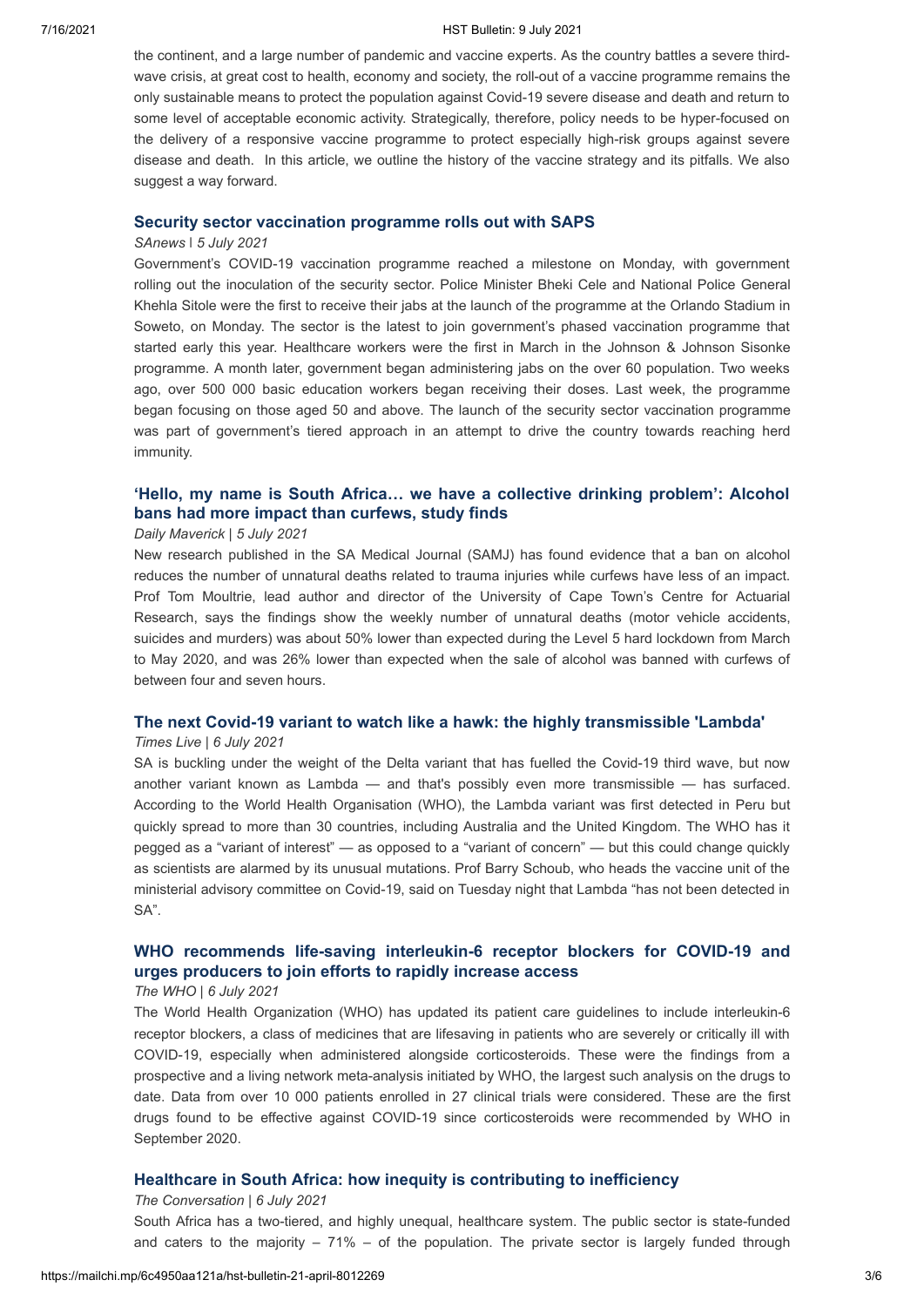#### 7/16/2021 HST Bulletin: 9 July 2021

individual contributions to medical aid schemes or health insurance, and serves around 27% of the population. The public sector is underfunded while most South Africans can't afford the exorbitant cost of private care. To balance the scales, the government tabled the National Health Insurance Scheme. The proposal was to provide universal healthcare by buying services from health professionals through a National Health Insurance Fund. These services would then be delivered at private and public facilities. But there are many unanswered questions about how exactly this scheme will work and many doubts about it. Russell Rensburg is the director of the Rural Health Advocacy Project, which champions equitable access to quality healthcare for the country's rural communities. He shares with The Conversation Africa how the gaps may be plugged.

### **[Circumcisions cut as South Africa focuses on the battle against COVID-19](https://health-e.org.za/2021/07/07/circumcisions-get-the-cut-as-south-africa-focuses-on-the-battle-against-covid-19/)**

#### *Health-E News ǀ 7 July 2021*

Government's move to direct all medical resources at the fight against COVID-19 has scuppered the hopes of many boys and men across the country who are waiting to undergo circumcision procedures. Boys and men in the Limpopo province, as well as across other parts of the country, who are wanting to undergo a circumcision procedure, either for cultural or medical reasons, or a combination of the two, will have to wait as South Africa's medical resources have been directed at battling the COVID-19 pandemic. For the second year running, authorities from both camps have placed circumcision rituals and male medical circumcision (MMC) procedures on hold.

### **[Education Plus launched in response to alarming rates of HIV among adolescent](https://reliefweb.int/report/world/education-plus-launched-response-alarming-rates-hiv-among-adolescent-girls-and-young) girls and young women in Africa**

#### *Reliefweb* | *7 July 2021*

Five United Nations organizations have joined forces to launch a new initiative to ensure that all girls and boys in sub-Saharan Africa have equal access to free secondary education by 2025 and to contribute towards preventing HIV. Education Plus, launched at the Generation Equality Forum in Paris, France, is an ambitious five-year high-level drive to accelerate action and investments to expand access to secondary education for all young people and to advance adolescent girls' and young women's health, education and rights in sub-Saharan Africa. Before COVID-19 struck, around 34 million secondary schoolaged girls in sub-Saharan Africa were being denied a full education and an estimated 24% of adolescent girls and young women (15–24 years) in the region were not in education, training or employed, compared to 14.6% of young men. One in four young people in sub-Saharan Africa aged 15–24 years are illiterate and the United Nations Children's Fund (UNICEF) estimates that in 2020 school closures due to COVID-19 impacted around 250 million students in the region, millions of whom may never return to the classroom.

### **[Covid-19: Gauteng records deadliest week on record amid third wave driven by](https://www.news24.com/news24/southafrica/investigations/covid19/covid-19-gauteng-records-deadliest-week-on-record-amid-third-wave-driven-by-delta-variant-data-20210708) Delta variant – data**

### *News24* | *8 July 2021*

Gauteng has recorded its deadliest week on record amid a third wave of Covid-19 infections, driven by the Delta variant, with just more than 4 800 deaths from natural causes reported between 27 June and 3 July. In comparison, 15 334 deaths from all causes were reported nationally in the same week, with just more than 14 000 of those deaths from natural causes, according to estimates prepared by researchers at the South African Medical Research Council's Burden of Disease Research Unit (BDRU) and University of Cape Town's Centre for Actuarial Research (CARe).

**[\(Return to Top\)](#page-0-1)**

## <span id="page-3-0"></span>**TRAINING AND RESOURCES**

### **[HSTi offers accredited and non-accredited short courses and full programmes](https://www.hstinstitute.co.za/Training)**

The Health Systems Training Institute (HSTi) is the training arm of the Health Systems Trust (HST), a leading force in the South African public health sector. HST was established in 1992, on the brink of democracy in South Africa, and has since played a significant role in strengthening the national primary health system through health research, informatics, clinical support, capacity-building and training.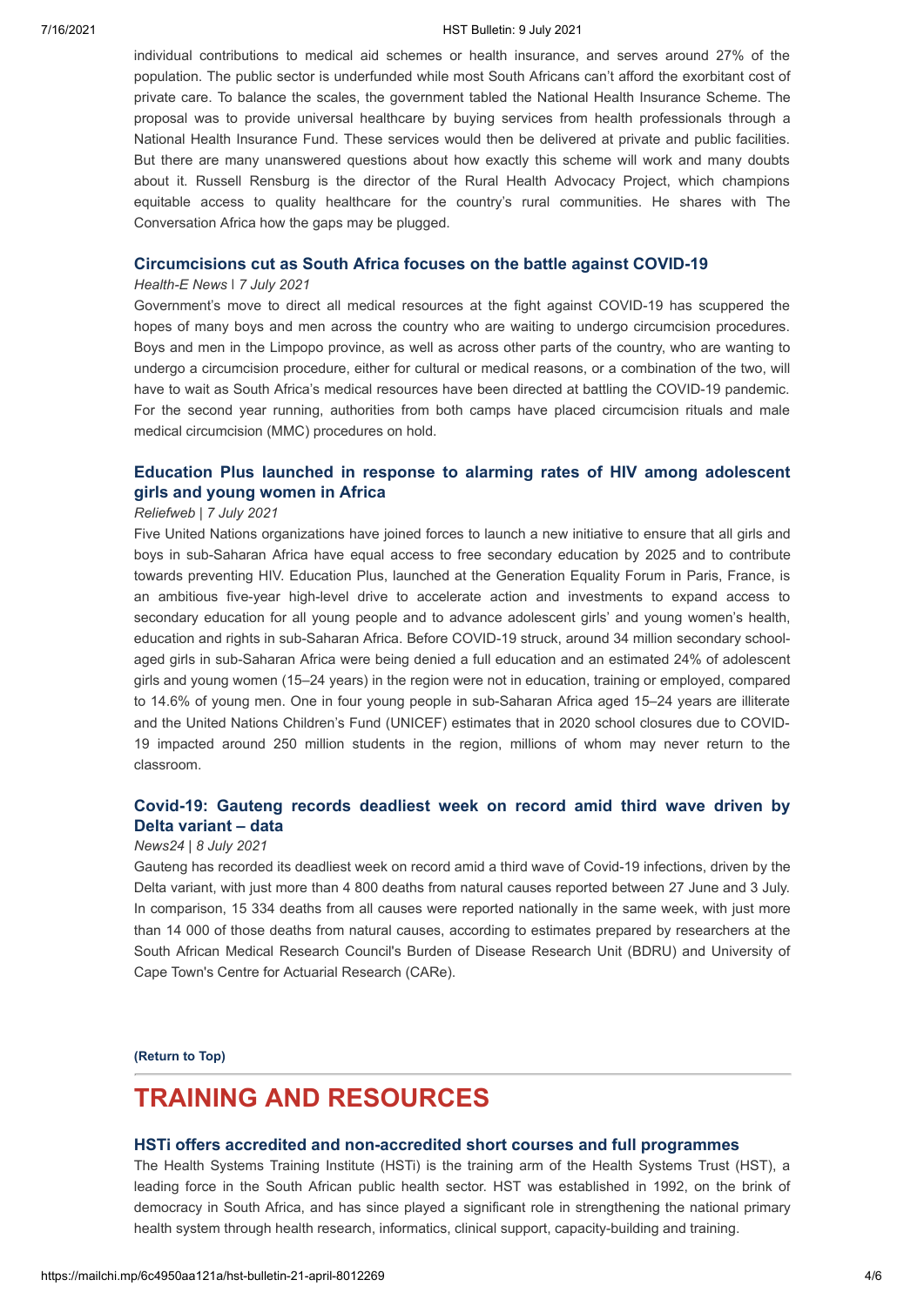#### **[\(Return to Top\)](#page-0-1)**

## **PUBLICATIONS AND REPORTS**

### **[South African Health Review 2021 – Call for Late-Breaker Abstracts](https://www.hst.org.za/media/Pages/Call-For-Late-Breaker-Abstracts.aspx)**

Health sector responses to COVID-19 in South Africa – The second and third waves

The editors of the 2021 edition of the South African Health Review (SAHR) recognise that there are ongoing developments with respect to South Africa's response to the COVID-19 pandemic. There are however significant challenges in particular areas of the health systems response that still confront us, coupled with some emerging opportunities and forward thinking lessons for intervention. To ensure the special COVID-19 themed 2021 SAHR adequately covers contemporary issues, we are inviting further abstract submissions that cover research, perspectives and case studies.

Deadline: Monday, 26 July 2021

#### **[SA COVID-19 and Vaccine Social Listening Report 05 July 2021, Report 8](https://sacoronavirus.co.za/2021/07/05/sa-covid-19-and-vaccine-social-listening-report-05-july-2021-report-8/)**

This is a weekly report of COVID & vaccine concerns, rumours and misinformation in SA prepared by the RCCE Social Listening. We aim to hear voices throughout South Africa (note on methodology & collaboration below).

### **[UN High-Level Meeting on HIV/AIDS 2021: HIVPL Data and Analysis on the 10-10-10](https://www.hivpolicylab.org/hlm2021) Targets**

### *HIV Policy Lab* | *1 June 2021*

At the High-Level Meeting on HIV/AIDS (June 8-10, 2021), UN member states will recommit to the goal of ending AIDS by 2030. The Political Declaration is expected to recognize the central role that inequalities, stigma and discrimination, and violence play in fueling the HIV pandemic and the necessity of reforming laws and policies that drive discrimination and undermine access to HIV prevention and treatment. The Political Declaration follows on UNAIDS' release of the Global AIDS Strategy 2021-2026: End Inequalities. End AIDS. At the core of the strategy, an ambitious new set of targets, the 10-10-10 targets, call on countries to repeal punitive laws/policies that target key populations and to implement supportive laws/policies that combat stigma, discrimination, and gender-based violence.

**[\(Return to Top\)](#page-0-1)**

## <span id="page-4-0"></span>**CONFERENCES AND EVENTS**

### **[Webinar: Cancer Patients and COVID-19 Vaccination](https://www.quicket.co.za/events/145151-cancer-patients-and-covid-19-vaccination-webinar/#/)**

Date: 13 July 2021

Time: 12:00

CANSA invites you to a webinar session about cancer patients and the COVID vaccine. Our panel of presenters include two oncology experts sharing current recommendations and information, Dr Zainab Mohamed, Head Clinical Unit, Radiation Oncology Groote Schuur Hospital / University of Cape Town and Dr Ria David, a medical oncologist and specialist physician from Oncocare. The session is open to everyone affected by cancer, including newly diagnosed people starting their cancer treatment journey, cancer survivors and those who in remission. Cancer patients and survivors have vulnerable immune systems and need to be protected. The webinar will be facilitated by Dr Brenda Kubheka from Clinic Health Group and Health IQ Consulting. Also joining the panel is Dr Vicki Pinkney-Atkinson, Director of the South African Non-Communicable Diseases Alliance (SANCDA), a strong advocate for people living with non-communicable diseases.

**[\(Return to Top\)](#page-0-1)**